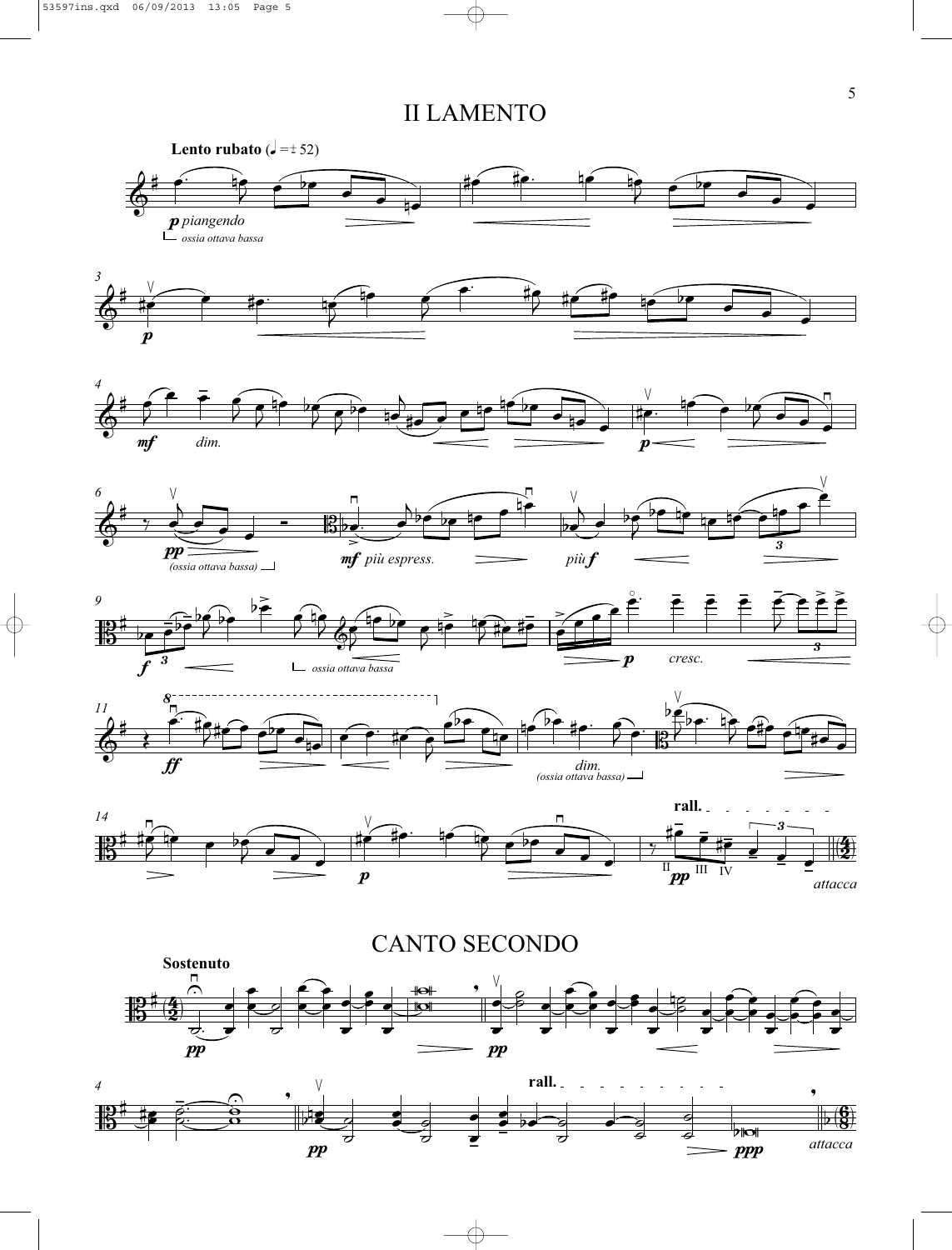III SERENATA













- \* This movement is to be played *pizzicato* throughout, but because of the form of the Suite, which demands *attacca* both before and after this movement, do not put the bow down, but hold it.
- \*\* Fingerings below the stave refer to the right hand playing *pizzicato*, and also the left hand *pizzicato*, which is indicated by a + . Figures above the stave (or, in two parts, immediately above the note) give the fingering for the left hand (except when it plays *pizzicato*).